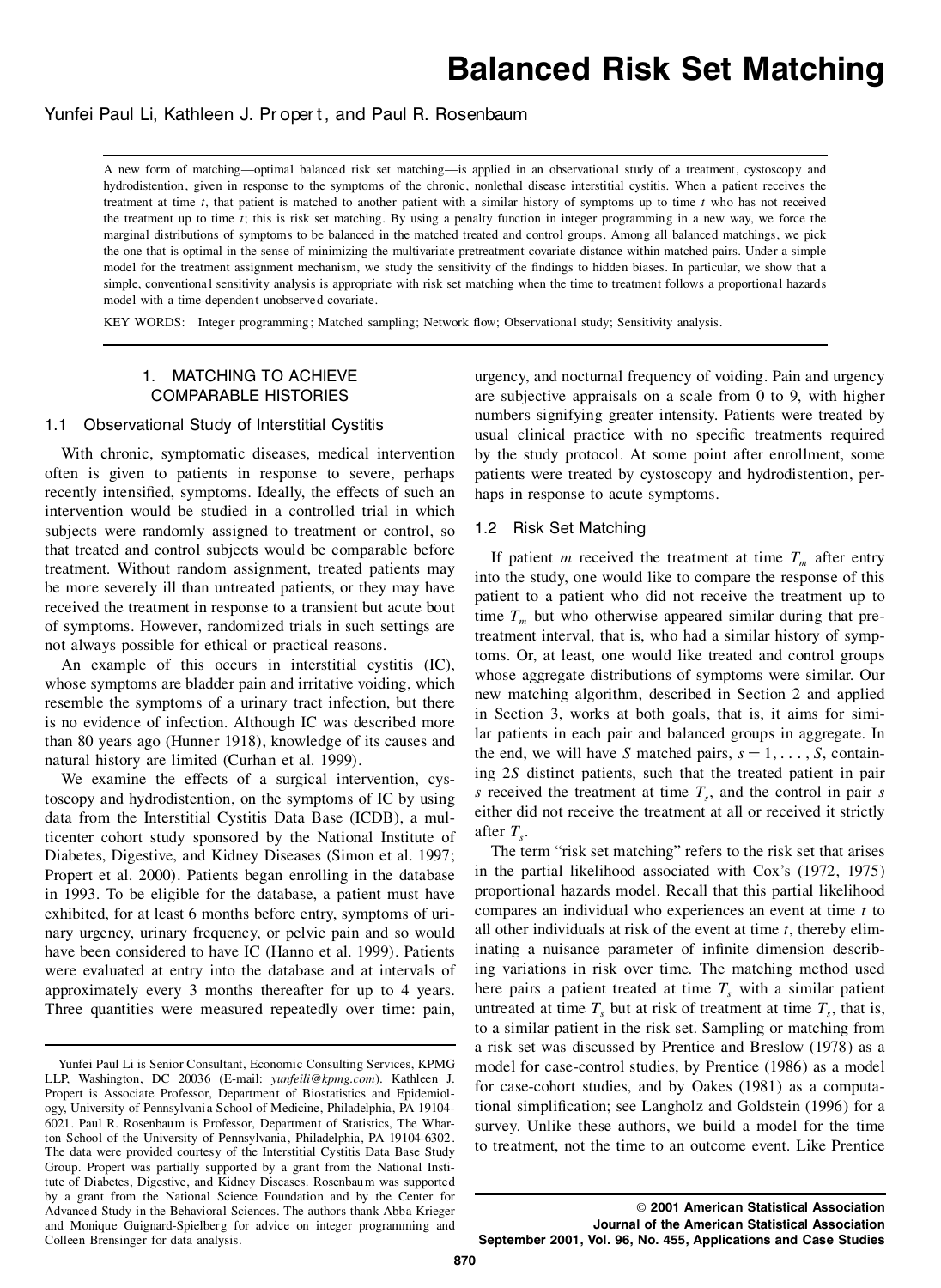and Breslow (1978, sec. 2) but unlike most applications of risk sets, because our algorithm yields nonoverlapping samples from the risk set, we obtain a conditional distribution rather than a partial likelihood; see Section 4. Also, the sensitivity analysis model in Section 4 involves an unobserved time dependent covariate that could not be controlled by matching.

Notice that we match only on past data, never on future data. This is why a patient treated at time  $T<sub>s</sub>$  is matched to a patient not yet treated at time  $T<sub>s</sub>$  rather than to a patient who was never treated. To make this clear, consider an extreme hypothetical but straightforward illustration. Imagine a strict rule that assigned patients to treatment whenever their symptoms became acute. In this hypothetical case, to know that a patient never received treatment is to know the patient's symptoms never became acute, that is, to know that the patient had a relatively favorable outcome. If the control group consisted of all patients who never received treatment, then it would contain only patients with favorable outcomes, because any patient whose symptoms later became acute received the treatment. In sharp contrast to this case, our algorithm would immediately reveal that there is no matching that balances covariates in the treated and control groups at the time of treat ment, thereby clearly warning of the extreme biases that are present. We must compare a patient treated at time *T<sup>s</sup>* with a similar patient not yet treated at time  $T<sub>s</sub>$ , but we must not use future data on either patient in deciding whether this is a good match. In Section 4, we develop formally the issues in this sort of risk set matching, and we consider the possibility of bias due to an unobserved time-varying covariate that was not controlled by the matching.

Risk set matching differs from matching on baseline vari ables in two ways. First, when a potential control is considered as a possible match to patient *m*, who was treated at time  $T_m$ , the relevant covariates for matching are from baseline to time  $T_m$ , but when this same control is considered as a possible match to patient  $m'$ , who was treated at a different time  $T_{m'}$ , the relevant covariates are from baseline to time  $T_{m'}$ . Second, a patient *m* treated at time  $T_m$  can enter the study in exactly one of two ways—as a treated patient at time  $T_m$  or as a notyet-treated control for a patient treated strictly before *Tm*.

## 2. OPTIMAL BALANCED MATCHING

## 2.1 Matching by Minimum Cost Flow in a Network

Stated abstractly, the optimal pair matching problem involves a finite set  $A = \{\alpha_1, \ldots, \alpha_M\}$  called units, a subset  $\mathcal{T} \subseteq \mathcal{A}$  called treated units, and a subset of their direct product  $\mathcal{E} \subseteq \mathcal{T} \times \mathcal{A}$  called edges. If the pair  $e = (\alpha_p, \alpha_q)$  is an edge  $e \in \mathcal{E}$ , then it is permitted to match  $\alpha_p$  to  $\alpha_q$ , but if  $e \notin \mathcal{E}$ , then this match is forbidden.

In our study,  $A$  consists of 400 patients randomly sampled from the IC database, and  $\mathcal{T} \subseteq \mathcal{A}$  consists of all patients in the sample who eventually received the treatment. The pair  $e =$  $(\alpha_p, \alpha_q)$  is an edge  $e \in \mathcal{E}$  if  $\alpha_p$  received the treatment, say, at time  $T_p$ , and  $\alpha_q$  either never received the treatment or received f it strictly after time  $T_p$ . In principle, the set  $\mathcal E$  may exclude certain pairs for additional reasons, such as being too far apart on an important covariate, but that was not done in the current study. Notice also that the abstract statement may be applied

without a risk set in a study in which everyone receives either treatment or control immediately at baseline; then,  $\mathcal T$  contains the treated subjects,  $A - \mathcal{T}$  contains the controls, and  $\mathcal{E} \subseteq \mathcal{T} \times$  $(A - \mathcal{T})$  requires treated subjects to be matched to untreated controls.

For each  $e \in \mathcal{E}$ , there is a nonnegative distance  $\delta_e \geq 0$ . A commonly used distance in matching is the Mahalanobis distance; see Rubin (1980). Suppose  $(\alpha_p, \alpha_q) = e \in \mathcal{E}$ , and  $\alpha_p$ received the treatment, say at time  $T_p$ , and  $\alpha_q$  received the treatment later or not at all. Then, in our study, the distance  $\delta_e$ is the Mahalanobis distance between subject  $\alpha_n$  and control  $\alpha_q$  on a six-dimensional covariate describing the three symptoms at baseline and at time  $T_p$  when  $\alpha_p$  received treatment.

A pair matching of size *S* is a subset  $M \subseteq \mathcal{E}$  with  $|M|$  = *S* edges such that each unit  $\alpha_q \in \mathcal{A}$  appears in at most one matched pair, possibly as  $(\alpha_p, \alpha_q) \in M$  or as  $(\alpha_q, \alpha_p) \in M$ but not as both. A pair matching is optimal of size *S* if it minimizes the total distance within pairs,  $\sum_{e \in M} \delta_e$  over all pair matchings  $M$  of size  $S$  obtainable with the given structure  $A$ ,  $\mathcal{T}$ ,  $\mathcal{E}$ . In our study, we picked  $|M| = S = 100$  matched pairs of a treated patient and a not-yet-treated control.

In the fields of operations research and computer algorithms, there is a large literature on optimal matching by minimum cost flow in a network, and fast algorithms are available. Textbook discussions were given by Papadimitriou and Steiglitz (1982, sec. 11.2) and Bertsekas (1991, sect. 1.1). Optimal pair matching in observational studies was discussed by Rosenbaum (1989) and Gu and Rosenbaum (1993), and an implementation in the computer package SAS was dis cussed by Bergstralh, Kosanke, and Jacobsen (1996). Optimal matching with multiple controls was illustrated by Ming and Rosenbaum (2000) in a study of mortality following surgery.

In a clinical trial, Pocock and Simon (1975) used a multi variate sequential procedure to approximate covariate balance. Their goal was similar in some respects to our goal, but their method was quite different, because patients entered the trial gradually and treatment assignment was under experimental control.

Because of the structure of the IC database, time is mea sured in discrete 3-month intervals, so if  $e = (\alpha_p, \alpha_q)$  is an edge in  $\mathcal E$  connecting  $\alpha_p$  treated at time  $T_p$  to  $\alpha_q$  not yet treated at  $T_p$ , then  $\alpha_q$  was untreated until at least  $T_p + 3$ . Hence, a comparison of two paired subjects 3 months after treatment is always a comparison of a treated subject and an untreated subject. In contrast, 6 months after treatment, a few not-yettreated controls will have received treatment after measure ments are taken at 3 months. In general, at all time points, the effect under study is the effect of treating now versus not treating now but possibly treating later, that is, the effect of delaying treatment, and of course that is the treatment choice that patients and surgeons keep facing.

Some implementation decisions merit brief mention. Although for balancing we divide covariates at quantiles, when using the Mahalanobis distance  $\delta_e$ , we use the covariates themselves without division. A single covariance matrix for the Mahalanobis distance was computed from all baseline measurements and all later measurements for all patients in  $A$ . More precisely, the six-dimensional variable containing the baseline and current pain, urgency, and frequency mea surements is found for every patient at every time point, and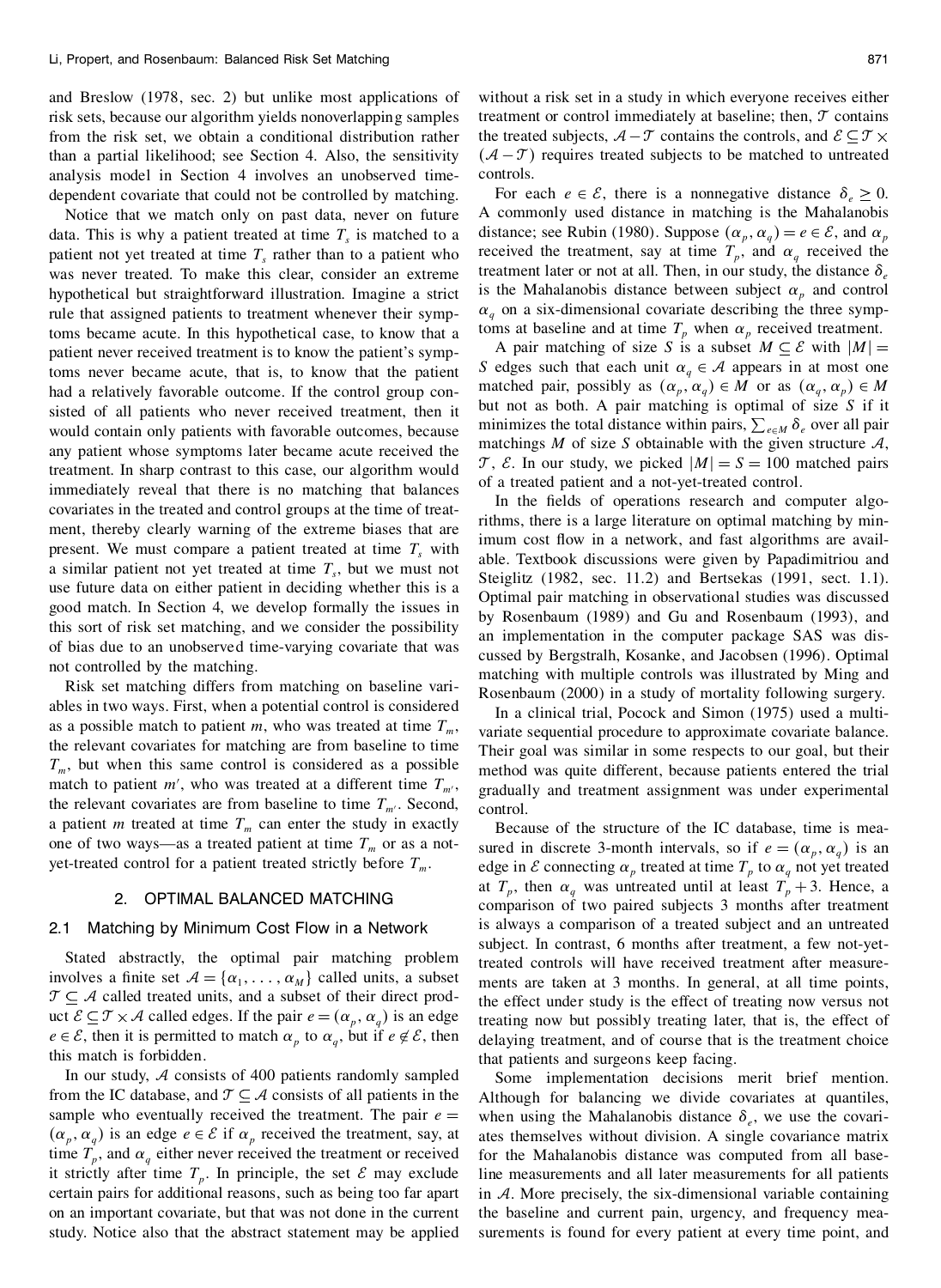the six-by-six covariance matrix is computed from all these measurements, so most patients count several times when the covariance matrix is computed. Other definitions of the covariance matrix with time varying covariates are possible, and, at this time, we lack a firm basis for advocating any one definition. We excluded from  $\mathcal{E}$  any edge  $e = (\alpha_p, \alpha_q)$ , which a would pair individuals who were missing needed data at rel evant time points; therefore, all our final pairs have complete data. However, an assessment of a patient is always recorded before the patient is treated, so pretreatment measurements are always available for treated patients.

## 2.2 Balanced Pair Matching

Associated with each treated unit  $\alpha_p \in \mathcal{T}$  are *K* binary variables  $B_{pk} = 1$  or  $B_{pk} = 0$  for  $k = 1, \dots, K$ . For instance,  $B_{pk}$ might describe the gender of the *p*th treated subject. Alternatively,  $B_{pk}$  might describe the status of a time-varying attribute at the time  $\alpha_p$  receives the treatment or at some other time before treatment. In addition, associated with each potential pairing  $(\alpha_p, \alpha_q) = e \in \mathcal{E}$ , there are K binary variables,  $B_{ek} = 1$  or  $B_{ek} = 0$  for  $k = 1, \ldots, K$ . In the simplest case, with  $(\alpha_p, \alpha_q) = e$ , the binary variable  $B_{ek}$  might describe a baseline measure of potential control  $\alpha_q$ , such as gender; however, with a time-varying attribute,  $B_{ek}$  might describe the status of potential control  $\alpha_q$  at the moment that treated subject  $\alpha_p$ received treatment.

This notation is necessary but unusual, and it is helpful to emphasize the sense in which it is unusual. For  $(\alpha_p, \alpha_q) = e \in \mathcal{E}$ , the variable  $B_{pk}$  describes just the treated  $r$ patient  $\alpha_p$  a moment before she received treatment. In contrast,  $B_{ek}$  is not just a description of the not-yet-treated control patient  $\alpha_q$ . Rather,  $B_{ek}$  describes the potential pairing,  $(\alpha_p, \alpha_q)$ , and depends on information for both patients; specifically, it describes  $\alpha_q$  a moment before  $\alpha_p$  received the treatment. In a different potential pairing, say  $e' = (\alpha_{p'}, \alpha_q)$ , this same control  $\alpha_q$  often would have a different value for  $B_{e^i k}$ , because  $\alpha_q$  is now being described at the moment  $\alpha_{p'}$  received a treatment, not the moment at which  $\alpha_p$  received treatment.

A pair matching *M* is balanced with respect to these *K* variables if

$$
\sum_{(\alpha_p,\,\alpha_q)\in M} B_{pk} = \sum_{e\in M} B_{ek} \quad \text{for } k = 1,\ldots,K.
$$

Notice that both sums refer to the same matched pairs in *M*; however, the first sum describes treated patients, and the second sum describes their matched controls at times determined by attributes of the treated subject. For instance, if the first binary variable indicates gender, then in a balanced matching, the total number of males in the treated group equals the total number of males in the matched control group, although individual pairs may not be matched for gender. For a continuous covariate such as age, one can define, say, three additional binary variables indicating whether a subject is older than each of the quartiles in the treated group. Then a bal anced matching for these four binary variables would produce matched controls with the same number of males and the same age quartiles as the treated group. For a time-dependent binary variable, say, fever above 101 F, a balanced matching might

insist that the number of patients with fevers above 101 F at the time of treatment equals the number of controls with fevers above 101°F at the times treated subjects were treated.

An optimal balanced matching is a balanced pair matching *M* that minimizes the total distance  $\sum_{e \in M} \delta_e$  over all balanced pair matchings. A simple form of optimal balanced matching, in which the binary variables code the categories of a single nominal variable, remains a network flow problem (Rosenbaum 1989); however, in general, optimal balanced matchings must be found by integer programming methods, which are described in the Appendix.

We wanted to balance the three symptom variables at two times: pain, urgency, and frequency at baseline and at the time at which a treated subject received treatment. That is, we wanted to balance a  $6 = 2 \times 3$  dimensional variable. We divided each of these 6 variables into three groups of equal sizes, that is, at the one-third and two-thirds percentiles, and we introduced 2 binary variables indicating the group, making 12 binary variables in total. As a result, our matching perfectly balances the one-third and two-thirds quantiles of the six symptom covariates. In addition, we used these same covariates, without the division into coarse groups, in defining the Mahalanobis distance  $\delta_e$ . As a result, among all perfectly balanced matches, ours minimizes the total distance within matched pairs.

A few of our implementation decisions merit brief discus sion. We very much wanted to produce a simple comparison that would be perceived as compelling by urologists treating interstitial cystitis. Cystoscopy and hydrodistention is not a new and experimental treatment; rather, it is the most standard surgical intervention for interstitial cystitis. A negative eval uation of this treatment, should it occur, must be compelling to its audience if it is to have any chance to change current practice. A paired comparison of 200 similar patients at similar moments, half treated, half not yet treated, seemed to us to be the simplest reasonable comparison. This yields treated and control groups that are easily checked for comparability and permits a simple, conventional analysis. We could, as an alternative, have used all 400 patients by matching with a vari able number of controls (Ming and Rosenbaum 2000) or by full matching (Rosenbaum 1991; Gu and Rosenbaum 1993). Matching with sets of unequal size is not difficult in a technical sense, but it requires a weighted definition of comparability or covariate balance, so a nontechnical audience may not easily be persuaded that comparable patients are being compared. In a different medical context, we might prefer the larger study, despite its greater complexity. For the same reason, we were content to partition risk sets into comparable pairs, rather than to compare every treated measurement to every untreated measurement. See Rosenbaum (1995, sec. 10) for a discus sion of trade-offs of this kind. Unlike a well-conducted clinical trial, our observational study may be biased by a failure to control for important unobserved covariates; however, our study's sampling variability should be comparable to that of a clinical trial with 200 patients in 100 pairs, and there is no study of cystoscopy and hydrodistention of comparable size. Notice also that we did not decide who would be treated and who would be not yet treated; rather, the algorithm consid ered all possible balanced pairings of 100 pairs and picked the closest one.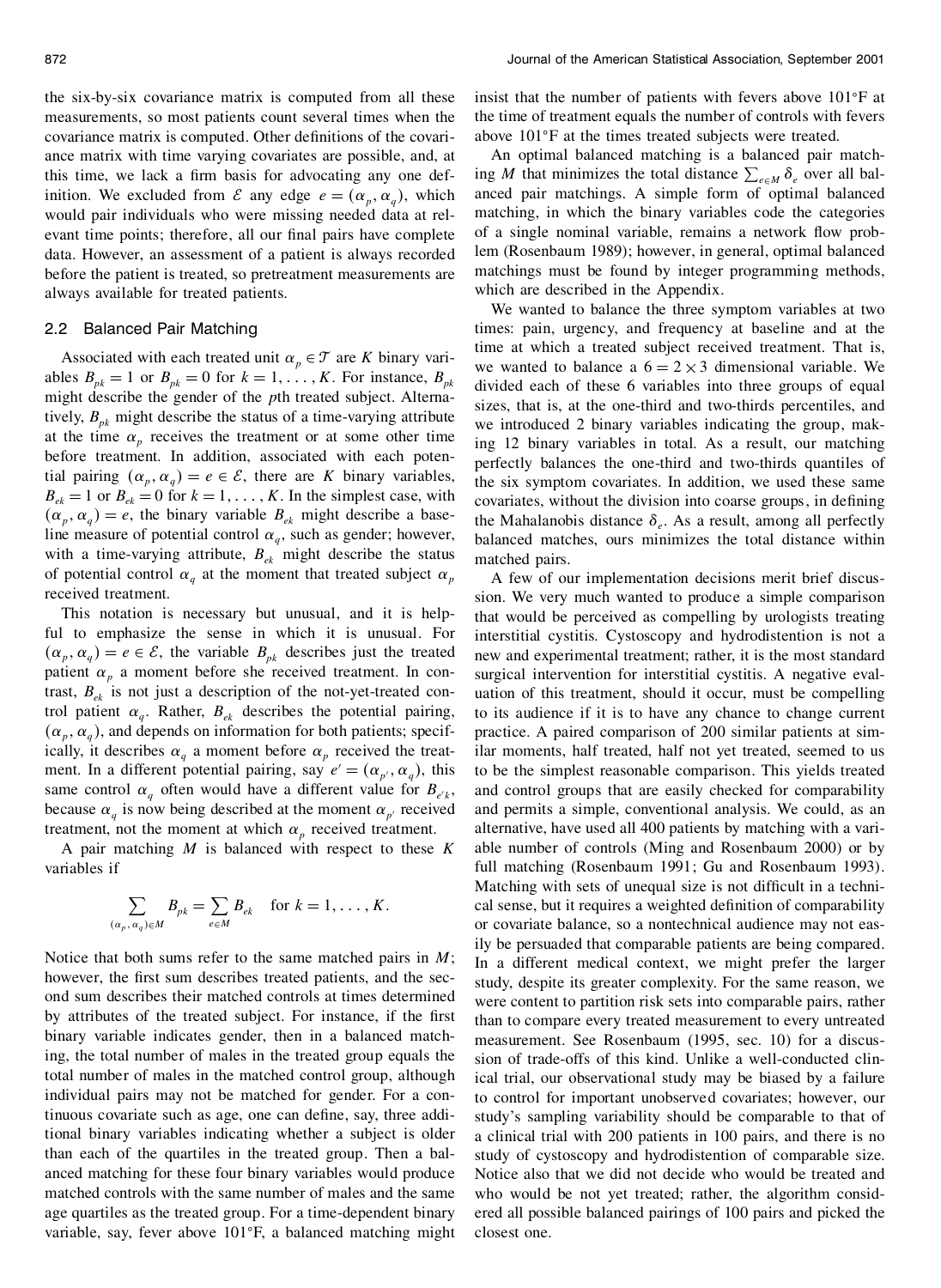In the ICDB, time is measured from entry into the cohort study. In chronic, nonprogressive diseases such as IC, although symptoms may wax and wane over time, there are few differ ences in overall symptom severity between newly diagnosed patients and those who have had the disorder for many years (Propert et al. 2000; Rovner et al. 2000). In contrast, in pro gressive diseases such as cancer, time typically would be measured from the date of diagnosis.

# 3. EFFECTS OF CYSTOSCOPY AND **HYDRODISTENTION**

# 3.1 Quality of the Matching

Recall that we balanced the one-third and two-thirds quantiles of pain, urgency, and frequency at baseline and at the time of treatment, and then we minimized the Mahalanobis distance among matched samples that balanced these quantiles. These variables are discrete, so the thirds are not exactly 33%; however, they are exactly matched. For instance, for pain at baseline, 37% of the 100 matched treated patients had pain scores of 3 or lower, and 37% of the 100 matched controls had pain scores of 3 or lower. Similarly, in both groups,  $44\%$ had baseline pain scores strictly above 3 and no more than 6, and in both groups, 19% had baseline pain scores strictly above 6. The other five variables are also perfectly balanced at their thirds.

Among all such balanced matchings, the algorithm found a match that minimized the Mahalanobis distance within matched pairs. Before matching, among all potential pairings, the median Mahalanobis distance was 8.8; after matching, it was less than .5. Before matching, the upper quartile of the distances was 14.4; after matching, it was .75. Before matching, the maximum distance was 81.8; after matching, 2.7. As a standard for comparison, two subjects one standard deviation apart on each of six uncorrelated variables would have a Mahalanobis distance of 6. In a single homogeneous six dimensional multivariate Normal population, Mahalanobis distances between two independent people have a distribution that is twice a chi-square on 6 degrees of freedom, so the expectation is 12. The individual pairs appear to be quite close before treatment.

## 3.2 Graphical Comparisons

The boxplots in Figures 1–3 give an informal description of the results for  $S = 100$  matched pairs. There are three variables—pain score, urgency score, and nocturnal frequency. For each variable, there are six pairs of boxplots, two pairs describing covariates before treatment and four pairs describing outcomes after treatment. Each pair of boxplots compares the treated patients to their matched not-yet-treated controls, labeled "Never/Later Treated" in the plots.

Consider, first, the comparability of the groups before treatpatients at entry into the study. The second pair describes patients at the moment the treated patient received treatment. The matching tried to make the treated patients and their not yet-treated controls comparable before the moment at which the treated patient received treatment. The boxplots indicate that the distributions of the six pretreatment variables were closely balanced. For these six observed covariates, treated and not-yet-treated controls look comparable.

The remaining four pairs of boxplots for each variable describe patient outcomes after treatment. The plots describe the outcome 3 and 6 months after treatment, and the change in the outcome from treatment to 3 or 6 months after treatment. The plots hint at small benefits from treatment for nocturnal frequency and possibly for urgency at 3 months, but there is no visible benefit for pain or urgency at 6 months.

## 3.3 Inference in the Absence of Hidden Bias

In this section, differences in patient outcomes are estimated by using simple methods that would be appropriate in a paired randomized experiment. In contrast, in Section 3.4, the sensitivities of these findings to departures from randomization are examined. Formal conditions under which these analyses are appropriate are developed in Section 4.

Table 1 compares the 100 matched pairs for the measures frequency, pain, and urgency. The baseline measure describes patients on entry into the study, and the treatment measure describes them a moment before the treated patient in the pair received treatment; these are pretreatment measures controlled by matching. The 3-month measure is 3 months after the time the treated patient received the treatment but before the matched not-yet-treated control received treatment. The boxplots indicate some extreme observations, so a robust esti mator, the trimean, is used as a measure of location in Table 1. Recall that the trimean is twice the median plus the quartiles divided by four; see Andrews et al. (1972, p. 8) for dis cussion. Notice that, as groups, the treated patients and the not-yet-treated controls look quite comparable on all three measures at baseline and before treatment. As the boxplots suggest, 3 months after treatment, the treated responses appear slightly lower (better) than the control responses.

Each pair yields one value of the variable contrast, which is formed as an interaction contrast of six measurements in that pair, three from the treated patient and three from the not-yet-treated control. Specifically, the average of the two pretreatment measures is subtracted from the 3-month measure for the treated and the control patient in each pair, and then the treated-minus-control difference of these quantities is the contrast; i.e., the contrast is

$$
\left(\text{Treated}_3 - \frac{\text{Treated}_{\text{base}} + \text{Treated}_0}{2}\right) - \left(\text{Control}_3 - \frac{\text{Control}_{\text{base}} + \text{Control}_0}{2}\right)
$$

ment. For each variable, the first pair of boxplots describes value of  $-0.50$  for the trimean of the 100 contrasts for frewhere base refers to baseline, 0 refers to the time immedi ately before the treated patient received treatment, and 3 refers to 3 months after that. There is one contrast for each pair, and Table 1 reports the trimean of these 100 contrasts. The quency suggests that treated patients improved slightly more than controls did, reducing their frequency of nocturnal voiding by about half a trip a night. The significance levels are based on the signed rank statistic applied to the contrasts.

> For each measure, the signed rank test was applied to the contrast to test the hypothesis of no treatment effect. There is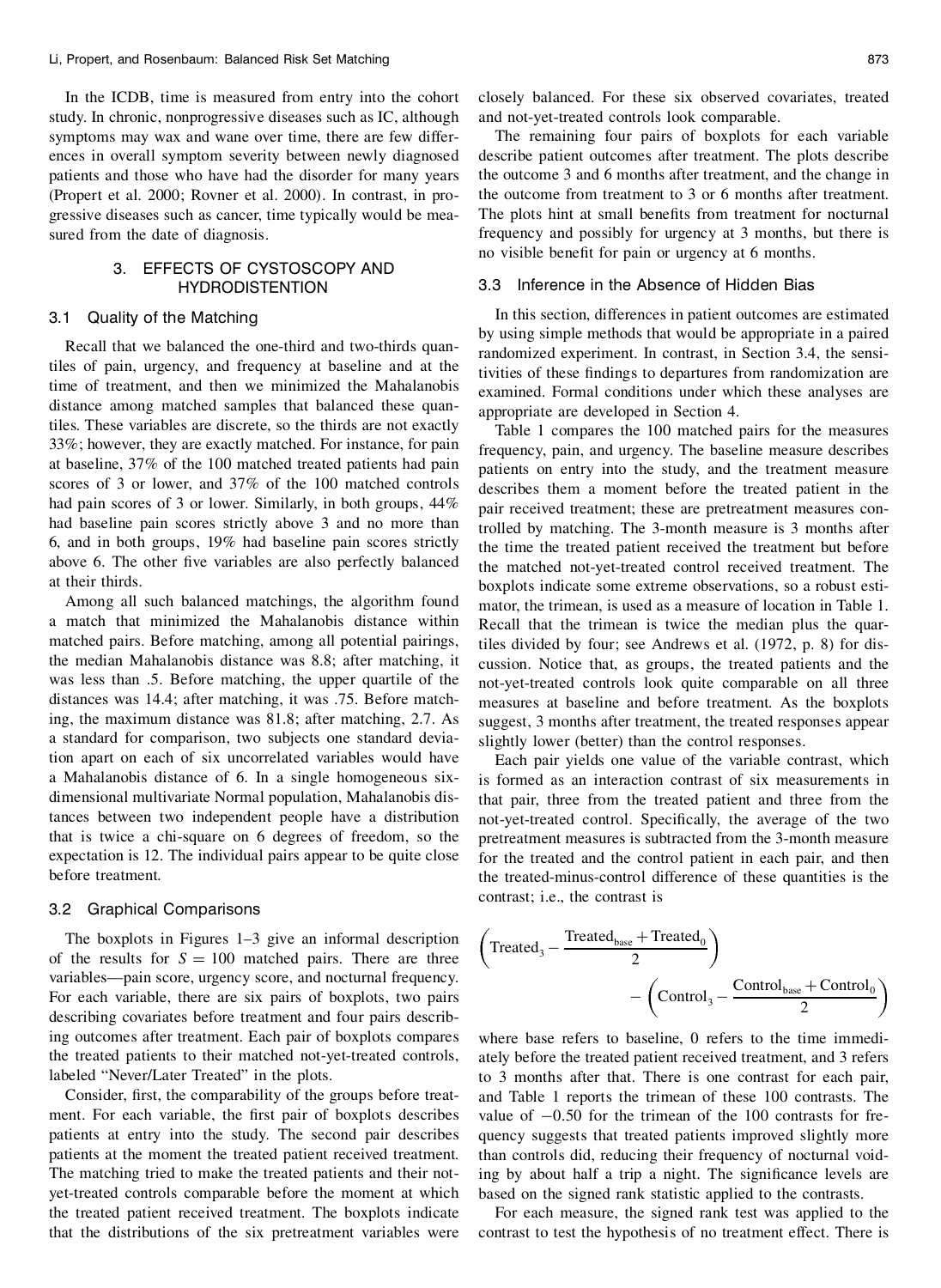

*Figure 1. Pain Score.*

a significant difference at the .05 level for frequency but not for pain or urgency. On the basis of the Bonferroni inequality, the difference in frequency would remain significant if deviate is  $-1.62$ , just missing significance in a large-sample, allowance were made for the testing of three hypotheses. Keep in mind that the point estimate of the magnitude of the gain is about half a visit to the washroom per night for patients whose trimean was two trips before surgery.

Because we hope for improvement in all three outcomes, another approach is to perform a single multivariate test formed by adding the three separate signed rank tests, as

discussed in Rosenbaum (1997), where technical details of this simple test may be found. When this is done, the standardized one-sided .05 level test. A different multivariate nonparametric test was proposed by Wei and Lachin (1984).

Although we have not found strong evidence of dramatic effects of delay of this surgery, one might reasonably ask whether we have found strong evidence against dramatic effects. To answer this, we performed a type of equivalence test. In such a test, the null hypothesis asserts that the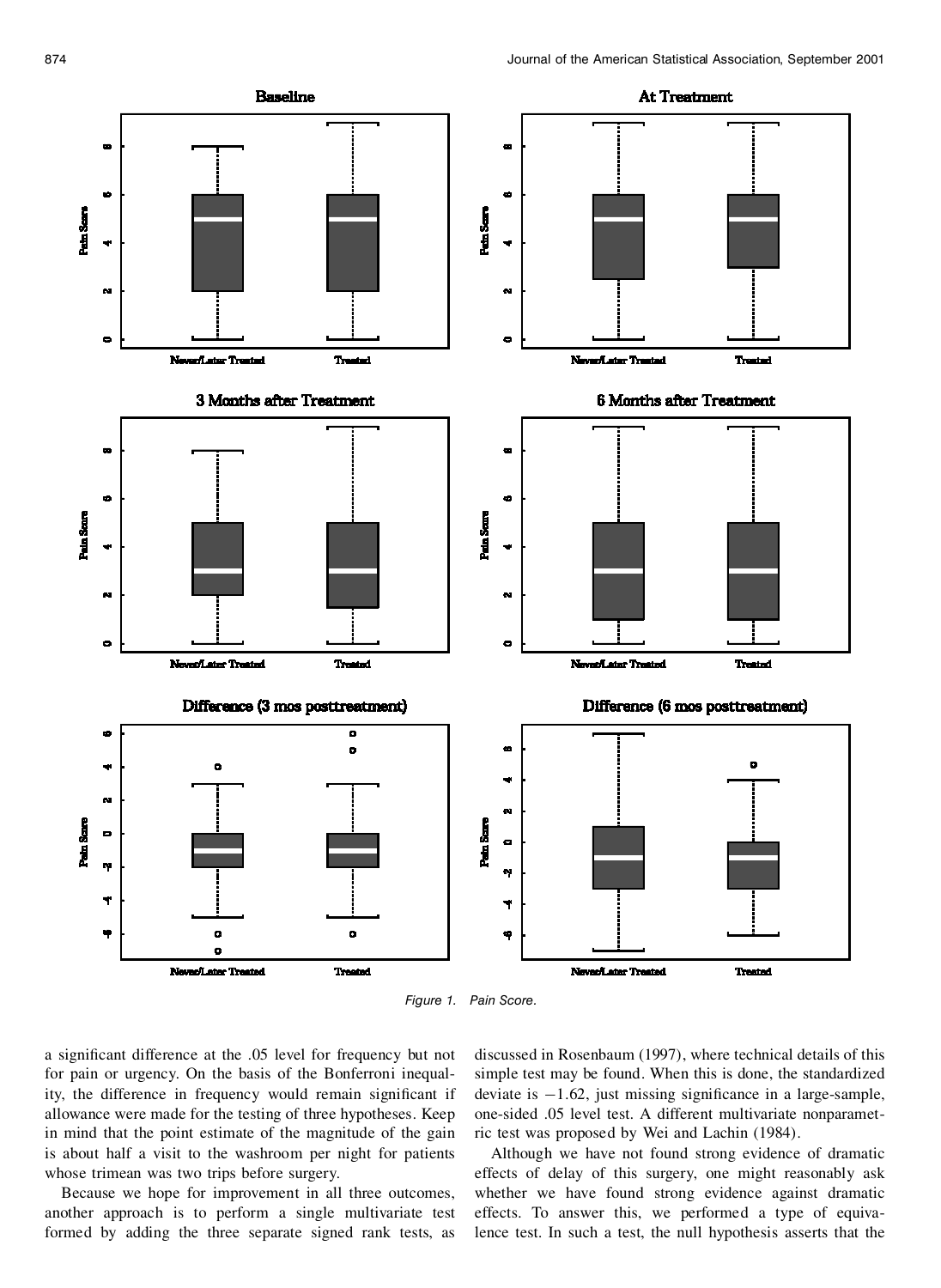

*Figure 2. Urgency Score.*

treatment has been quite effective, and the alternative says the effects are small or nonexistent, so rejecting the null is strong evidence of the absence of large effects; see, for instance, Hsu et al. (1994). We defined two null hypotheses, asserting that the treatment has an additive effect and is either moderately effective or quite effective. Additive effects are the simplest and most common models of effect, and they are familiar from experimental design (e.g., Cox 1958, sec. 2) and nonparametric shift models (e.g., Hollander and Wolfe 1999, sect. 3); see Rosenbaum (1999a, 2000) for alternative models. For each of

the three outcomes, the smallest improvement for one patient that can be recorded on the scales used is a one-unit improve ment. This is our first null hypothesis of effectiveness, which states that every treated patient improves on each outcome by one unit. A patient who experienced such an effect would have experienced the smallest simultaneous improvement in all three outcomes that can be recorded for one patient on this measurement scale. (Of course, smaller typical improvements are possible if the improvements affect some patients but not others or some outcomes but not others.) We again used the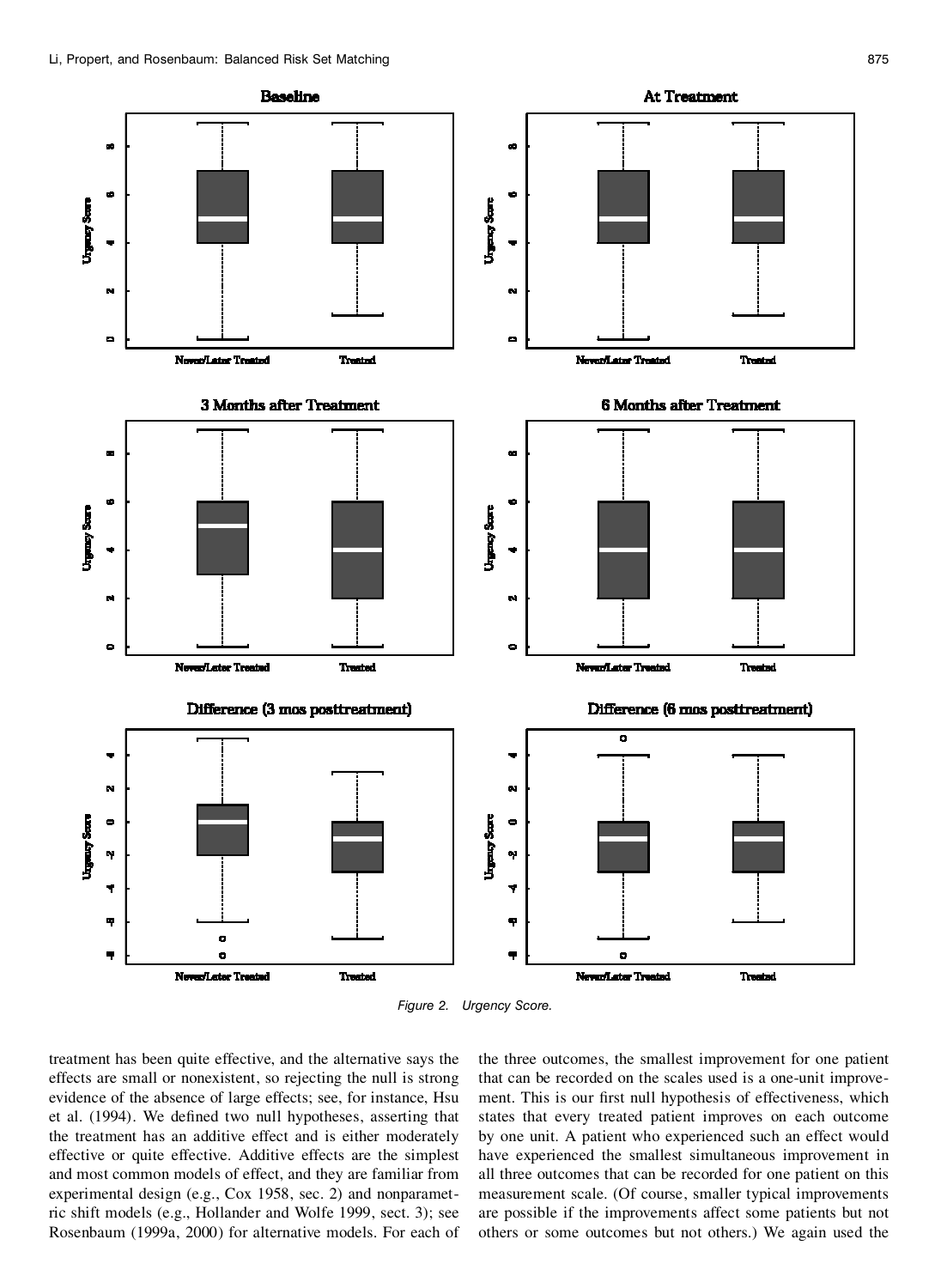

*Figure 3. Nocturnal Frequency.*

sum of the three signed rank statistics to test this hypothe sis, yielding a standardized deviate of 3.57 and a significance level of .00018. This test assumed that there is no hidden bias, so methods for a randomized experiment may be used. If this assumption is correct, then it would not be plausible that the treatment produced a one-unit improvement in all three out comes.

Our second hypothesis of effectiveness, called half iqr improvement, states that each patient improved by half of the interquartile range at baseline for each of the three measures.

In a standard Normal distribution, half of the interquartile range is .674, or about two-thirds a standard deviation, whereas about 95% of the data fall in a range that is four standard deviations in length, so this is a substantial improve ment. For the Normal, the interval that includes 95% of the data can be transversed in about six steps, each of which has length equal to half the interquartile range. Visually, in a pair of boxplots, a half iqr improvement would place the endpoint of the box in one group at the center of the box in the other, thereby aligning the median in one group with a quartile in the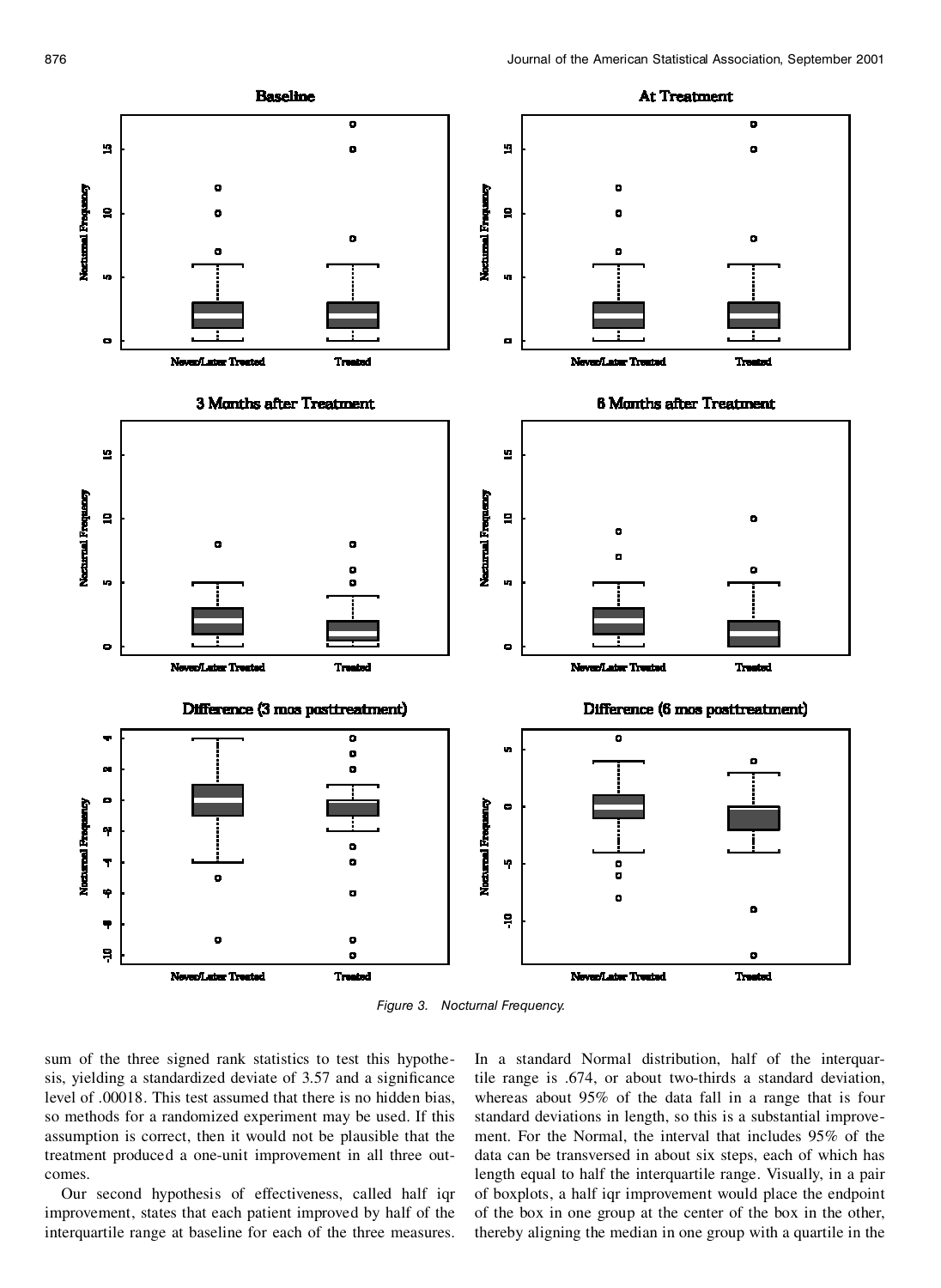*Table 1. Trimeans of Pretreatment and Posttreatment Measures*

| Measure   | Group              |              | Baseline Treatment 3 Months Contrast P-value |              |         |       |
|-----------|--------------------|--------------|----------------------------------------------|--------------|---------|-------|
| Frequency | Treated<br>Not yet | 2.00<br>2.00 | 2.00<br>2.00                                 | 1.19<br>2.00 | $-0.50$ | .0032 |
| Pain      | Treated<br>Not yet | 4.50<br>4.50 | 4.75<br>4.69                                 | 3.19<br>3.25 | .12     | .78   |
| Urgency   | Treated<br>Not yet | 5.25<br>5.25 | 5.25<br>5.25                                 | 4.00<br>4.75 | $-.22$  | .26   |

NOTE: Baseline is upon entry into the study, Treatment is the pretreatment measure at the time at which the treated patient in a pair received treatment, and 3 Months is the outcome 3 months after treatment. For each pair, the interaction Contrast of the six measures in the pair is the treated-minus-control difference between 3 months posttreatment and the average of the two pretreatment measures. A trimean is twice the median plus the quartiles divided by four. The P-value is the two-sided significance level from Wilcoxonfs signed rank statistic applied to the contrasts.

other. At baseline, that is, at entry into the study, in both the treated and matched control groups, the interquartile ranges for pain, urgency, and frequency were 4, 3, and 2, respectively. We considered the hypothesis that the treatment has the effect of reducing each of the three outcomes by half of the interquartile range at baseline, that is, by 2 for pain, by 1.5 for urgency, and by 1 for frequency. An improvement of this mag nitude would be clinically important. The standardized deviate for the sum of signed rank statistics is 5.18 with significance level <.00001, so that, again, in the absence of hidden bias, there would be strong evidence against such a large treatment effect.

We now consider how these conclusions might be altered by hidden biases of various magnitudes.

#### 3.4 Sensitivity to Hidden Bias

A sensitivity analysis asks how hidden biases of various magnitudes might alter the conclusion of an observational study (Rosenbaum 1995, sect. 4). In a paired, randomized but sensitive to  $\Gamma = 2$ . In short, the null hypothesis of no treatexperiment, a coin flip decides the treatment assignment independently in each pair, and the two patients in a pair have the same chance, one-half, of receiving the treatment. In an obser vational study, even after matching on the observed covari ates, one patient in a matched pair may be more likely than the other to receive the treatment because that patient differed before treatment in some important but unobserved way.

The sensitivity analysis involves a parameter,  $\Gamma$ , that describes the magnitude of the departure from a randomized experiment; specifically, two matched subjects may differ in their chances of receiving the treatment by at most a factor of  $\Gamma \geq 1$ . For  $\Gamma = 1$ , there is no hidden bias, the treatment assign-<br>ment probabilities equal one-half, and the test is the conventional randomization test, reported in Section 3.3. For  $\Gamma = 2$ , two matched subjects may differ in their chances of receiving the treatment by a factor of 2, so one might be twice as likely to receive the treatment as the other; that is, within a pair, the treatment assignment probabilities might range from one-third to two-thirds, and there is a corresponding range of plausible inferences. If small departures from  $\Gamma = 1$  alter the qualitative conclusions of the study, then the study is sensitive to hidden bias, but if only large values of  $\Gamma$  can alter the conclusions, then the study is insensitive. For example, Hammond's (1964) study of heavy smoking and lung cancer became sensitive at

Table 2 is a sensitivity analysis for the combined analy sis in Section 3.3 using the sum of the three signed rank statistics. The easy computational details of the procedure are described in Rosenbaum (1997). The significance level tabulated in Table 2 is the largest possible one-sided significance level for treatment assignment probabilities compatible with the given value of  $\Gamma$ . If this largest significance level is less than or equal to .05, then every possible set of treatment assignment probabilities compatible with this  $\Gamma$  yields a onesided significance level less than .05. The bounds in Table 1 are sharp—they are attained for particular treatment assign ment probabilities compatible with the stated value of  $\Gamma$ . In particular, they are attained for an unobserved  $u_{si}$  strongly associated with improved outcomes. For example, *usi* might represent a patient attribute of prognostic value, visible to the attending physician but not recorded in the medical record.

In the combined, three-variable test, the null hypotheses of no treatment effect is just barely plausible, even in the absence of hidden bias,  $\Gamma = 1$ , where the one-sided significance level is .052, as in Section 3.3. The hypothesis of no treatment effect is entirely plausible in the presence of a small hidden bias,  $\Gamma = 1.1$ , where the significance level is .11, which is not recorded in Table 2. The hypothesis of a half-quartile effect, defined in Section 3.3, is insensitive to a bias of  $\Gamma = 2.5$ , where significance level is .046, but it is sensitive to  $\Gamma = 3$ . The hypothesis of a one-unit effect is insensitive to  $\Gamma = 1.5$ ment effect is sensitive to small biases,  $\Gamma = 1.1$ , whereas the null hypothesis of a fairly large half-quartile effect is rejected even in the presence of moderately large biases,  $\Gamma = 2.5$ . Small biases,  $\Gamma$  < 1.5, could create the false impression that an ineffective treatment is slightly effective, but biases of that small size could not, in this study, create the false impression that a highly effective treatment was ineffective.

Consider the one variable, nocturnal frequency, for which a significant improvement was found in Section 3.3 by using

*Table 2. Sensitivity Analysis for the Combined Test*

|                                 |            | <b>Null hypothesis</b> |                                            |  |  |  |  |
|---------------------------------|------------|------------------------|--------------------------------------------|--|--|--|--|
|                                 | No effect  | One-unit effect        | Half igr effect                            |  |  |  |  |
| 1.0<br>1.5<br>2.0<br>2.5<br>3.0 | .052<br>.5 | .00018<br>.029<br>.218 | < .00001<br>.00020<br>.0066<br>.046<br>.15 |  |  |  |  |

NOTE: The tabulated values are sharp upper bounds on one-sided P-values for testing the three null hypotheses. The null hypothesis of no effect is tested against the alternative that treatment is beneficial. The hypotheses of a one-unit effect and a half igr effect are tested against the alternative that the treatment has either no effect or a smaller effect than stated by the null hypothesis. The blank entries are not significant and are larger than the largest displayed P-value in the column.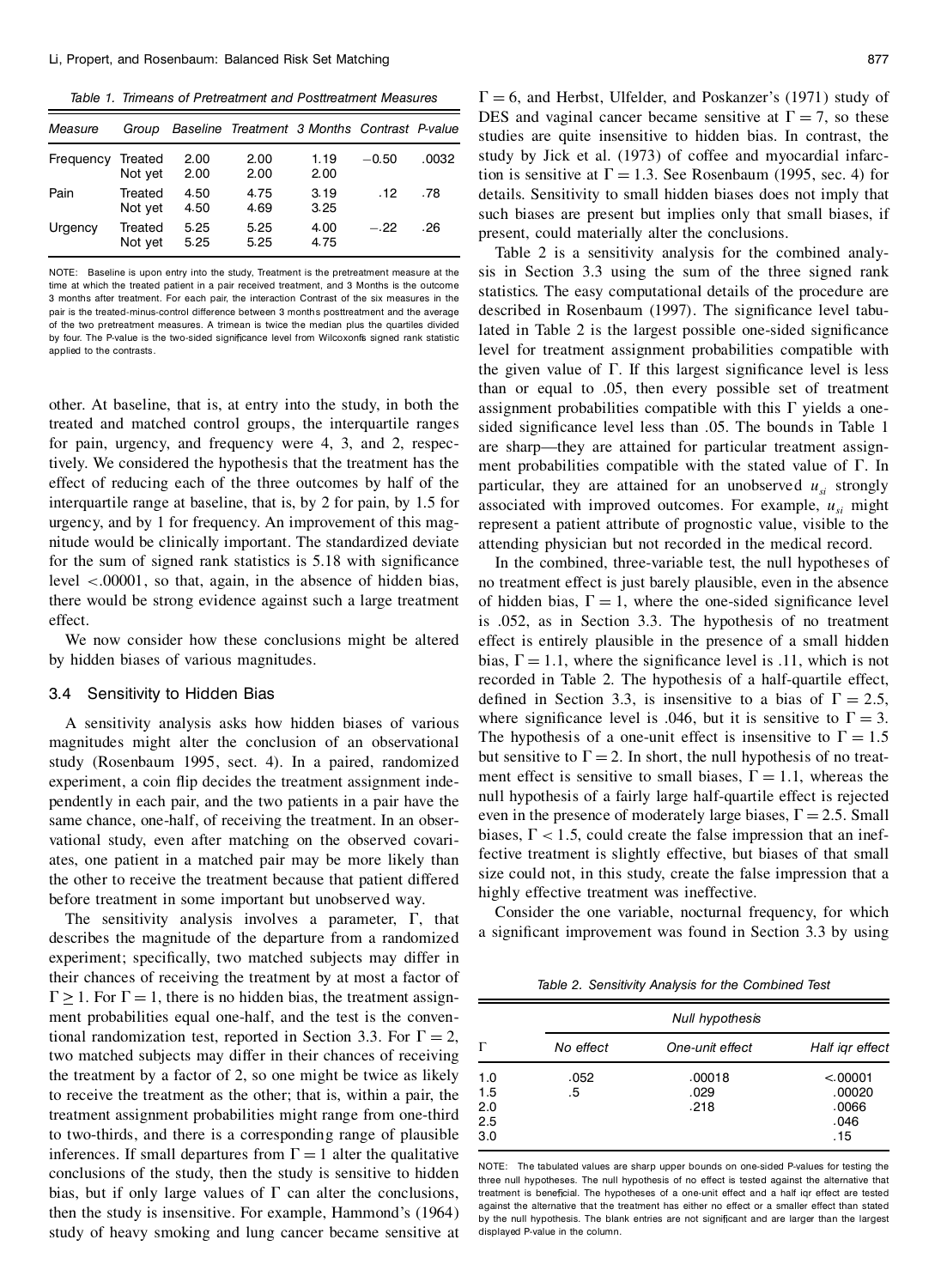the randomization distribution of the signed rank statistic. For nocturnal frequency, in the absence of hidden bias,  $\Gamma = 1$ , the one-sided significance level is .0016; however, the bound on the significance level is .059 for a bias of  $\Gamma = 1.4$ , so the ostensible improvement in nocturnal frequency is sensitive to a bias of modest size. In the absence of hidden bias,  $\Gamma = 1$ , a one-unit effect on nocturnal frequency is rejected as too large, with significance level of .0011; however, the bound on the significance level is .078 for  $\Gamma = 1.5$ . For nocturnal frequency, both tests—the test to detect an effect and the test to detect near equivalence—are quite sensitive to hidden bias. If a mod est hidden bias of  $\Gamma = 1.5$  is plausible, then the observed data for nocturnal frequency are consistent with either no treatment effect or a substantial one-unit effect, although neither hypoth esis is plausible in the absence of hidden bias,  $\Gamma = 1$ .

Although this analysis suggests that the effects of treatment on nocturnal frequency are sensitive to moderate biases due to an unobserved covariate  $u_{si}$ , participants in the ICDB believe that the most important determinants of treatment and the best predictors of later symptoms are symptoms before treat ment. In particular, there is tangible evidence that neither prior treatment nor bladder biopsy results are of incremental value (Propert et al. 2000, Rovner et al. 2000). Sensitivity to hidden bias is not evidence that bias is actually present but rather a measure of the magnitude of unobserved bias that would have to be present to alter conclusions.

The analyses in this section applied conventional methods for matched pairs to matches formed from risk sets. The for mal discussion in Section 4 shows that these simple analyses are appropriate although the matching is based on time dependent covariates.

### 4. INFERENCE IN RISK SET MATCHING

#### 4.1 Risk Set Matching and Permutation Inference

In risk set matching, a treated patient is compared to an as-yet-untreated control who appeared similar in terms of observed covariates up to the moment before the treated patient received the treatment. Earlier sections depended on the informal, intuitive sense that such a comparison is reason able. In this section, we show formally that risk set matching justifies simple, conventional permutation inferences under a general model for the decision to apply the treatment at a particular moment in response to time-varying symptoms. In  $c$  is censored. Following Neyman (1923) and Rubin (1974, other words, this section shows that the informal, intuitive sense that risk set matching produces reasonable comparisons is formally justified in terms of a model and specific methods of inference. To borrow a felicitous phrase from Susser  $(1973, \text{ sec. } 7)$ , optimal balanced risk set matching "simplifies" the conditions of observation," comparing ostensibly comparable individuals at comparable moments, permitting simple comparisons and appropriate analyses by elementary methods.

The model says that the chance that patient *m* will receive the treatment at time *t* if the treatment has not been given up to time *t*—that is, the hazard of treatment—combines, in a pro portional hazards model, an arbitrary function of the patient's observed symptom history with a multiple of an unobserved time-varying covariate describing this patient. The unobserved covariate expresses the possibility of hidden bias because the

covariates we recorded are an incomplete record of the symptoms that determine treatment assignment.

Under this model, we obtain two conclusions. First, if hid den biases are absent so the unobserved covariate is irrele vant, then risk set matching produces matched pairs in which treatment assignments follow a randomization distribution. In this case, conventional methods, such as the signed rank test, produce appropriate inferences. Second, if hidden biases are present as expressed by the unobserved covariate, then the distribution of treatment assignments in matched pairs follows a familiar model for sensitivity analysis in observational studies, and this model may be applied directly. In other words, although the treatment was given in response to time-varying symptoms, risk set matching has simplified and restructured the problem in such a way that simple, conventional methods for matched pairs may be used. Because these conventional methods are standard and are described in existing journals and texts, it suffices here to show that risk set matching reproduces the distribution of treatment assignments which justifies their use. See Lehmann (1998) for discussion of nonparametric methods in randomized experiments, and see Rosenbaum (1995, sec. 4) for discussion of sensitivity analyses in obser vational studies.

This section is organized as follows. The model for treat ment assignment in the unmatched population is defined in Section 4.2. The matched sampling of this population is defined in Section 4.3. The key result is Proposition 1 in Section 4.4. It says the distribution of treatment assignments in matched sets has a simple form, justifying simple, con ventional permutation inferences. Although our study used matched pairs, the description permits matching with multi ple controls. The ideas in this section benefit from and are related in spirit to those of Robins et al. (1992), Joffe et al. (1998), Robins (1999) and Keiding et al. (1999). However, the ideas developed here differ in several technical specifics, and because of the simplifications resulting from risk set matching, the methods are simpler and more conventional.

#### 4.2 Notation: Effects of Treatment Delay

The population contains *M* patients,  $m = 1, \ldots, M$ , where patient *m* entered  $d_m$  months ago and may be treated at any one time  $T_m \in [0, d_m]$  or not at all, signified by  $T_m = c$ , where 1977), each patient *m* has a potential response  $\mathbf{r}_{tvm}$  that would be observed from patient *m* at time *t* if the patient received the treatment at time  $v \in [0, d_m] \cup \{c\}$ . In Section 3,  $\mathbf{r}_{tvm}$  was three-dimensional and described pain, urgency, and frequency. To say that delaying treatment for patient *m* until  $v = 6$  months would cause a one-unit increase in the response at  $t = 9$ months in each of three coordinates of a trivariate response compared to starting treatment immediately with  $v = 0$  is to say that  $\mathbf{r}_{96m} - \mathbf{r}_{90m} = (1, 1, 1)^T$ . Because for each *t*, only one of the potential responses  $\mathbf{r}_{tvm}$  is observed for patient *m*, namely,  $\mathbf{R}_{tm} = \mathbf{r}_{t, T_m, m}$ , causal statements depend on inference about responses that would be observed under treatments not received. The null hypothesis of no treatment effect asserts that the response patient  $m$  exhibits at time  $t$  is the same as the control response, no matter when *v* the patient receives the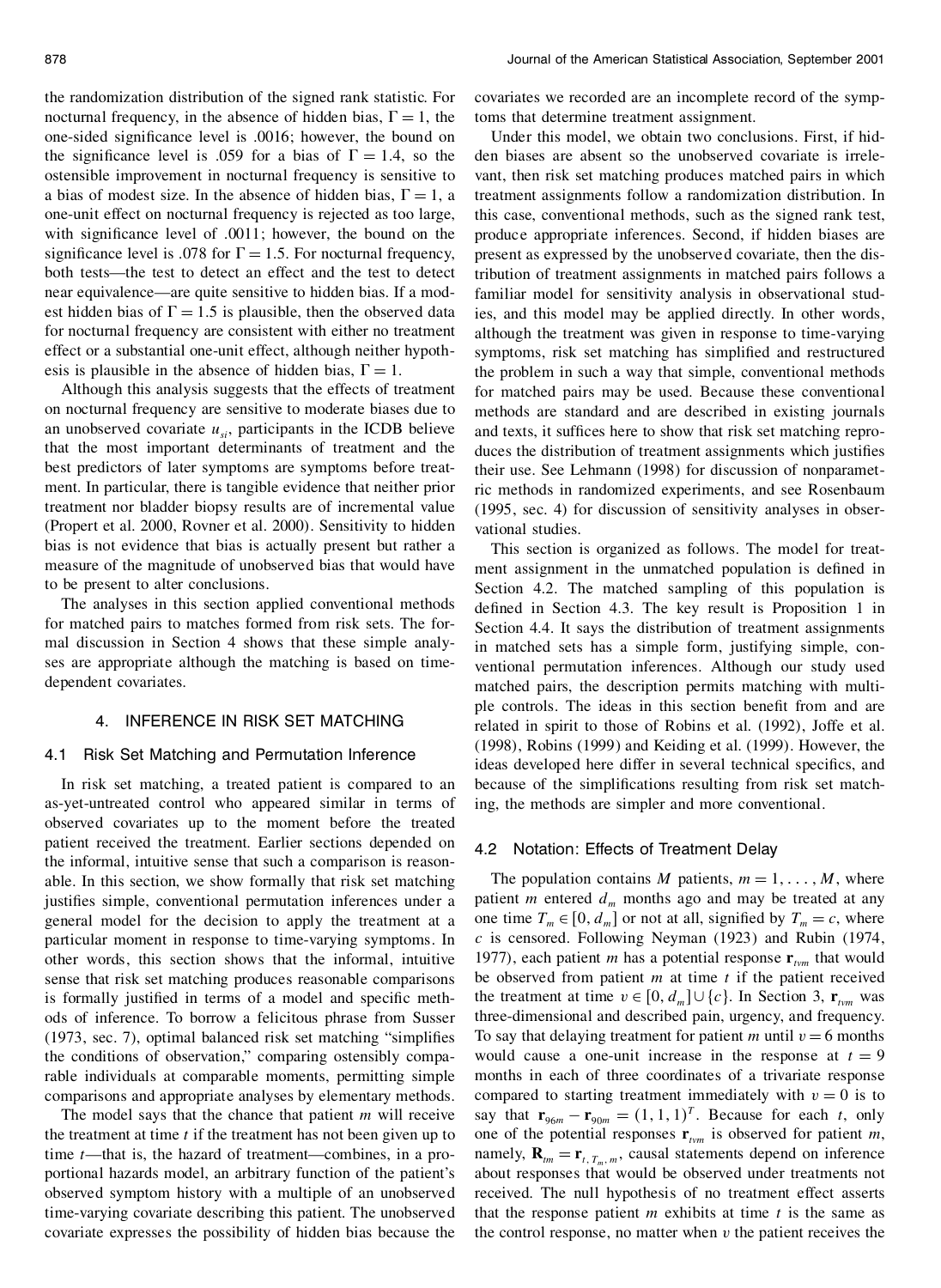treatment; that is, it asserts

$$
H_o: \mathbf{r}_{tvm} = \mathbf{r}_{tcm} \text{ for all } t \in [0, d_m], v \in [0, d_m] \cup \{c\},
$$
  

$$
m = 1, \dots, M.
$$

at time *v* may have an effect at time *v* or after, but it has no effect at times *t* before *v*, so that  $\mathbf{r}_{tvm} = \mathbf{r}_{tcm}$  for  $v > t$ . For this reason, time plays a unique role in structuring a study of this sort, a role quite different from that of covariates.

In randomization inference (Fisher 1935), patient *m*'s potential responses, namely,  $\langle \mathbf{r}_{tm}^n, t \in [0, d_m], v \in [0, d_m] \cup \{c\} \rangle$ , are fixed, but the treatment assignment  $T_m$  is a random variable, so patient *m*'s observed response at time *t*, namely,  $\mathbf{R}_{tm} = \mathbf{r}_{t, T_m, m}$ , is also a random variable. To motivate the later discussion of observational studies of treatment delay, consider two possi ble randomized experiments. The simplest design for a study of treatment delay is to randomly assign half the patients to treatment immediately and half to a fixed delay, say, a delay of 6 months. This simplest design is a conventional clinical trial for which conventional randomization inference might be used. A less conventional randomized trial might randomly and independently pick treatment times for differ ent patients from a single continuous distribution of treatment times, say, an exponential distribution with hazard  $\lambda$ . In both these randomized experiments, the fixed responses  $\langle \mathbf{r}_{\text{true}}, t \in$  $[0, d_m]$ ,  $v \in [0, d_m] \cup \{c\}$  that subject *m* might exhibit under different treatments do not alter the chances of receiving the<br>Matching will entail a partitioning of the risk set  $L_i(\mathbf{a})$ . treatments—that is the essence of random assignment.

The hazard of receiving treatment is modeled in terms of a proportional hazards model with time-varying covariates (Cox 1972), where some covariates are observed and recorded<br>and recorded untreated patients also in  $L_t(\mathbf{a})$ . In our paired study,  $n_s = 1$  for and one covariate is unobserved. For each  $t \in [0, d_m]$ , write **A***tm* for all the accumulated observed information about patient *m* until the instant before time *t*, and write  $\mathbf{a}_{tm}$  for all the information that would have been observed about patient *m* before *t* if patient *m* had been assigned to control through out the interval  $t \in [0, d_m]$ , so  $\mathbf{A}_{tm} = \mathbf{a}_{tm}$  whenever  $T_m \ge t$  or  $T_m = c$ . In addition to this observed information, there is a single unobserved variable  $U_{\text{tm}}$  whose value under control would

mutually independent, and are orderly in the sense that no two patients start treatment at exactly the same instant. Write  $h_{tm}$ for patient *m*'s hazard of receiving treatment at time *t* given that patient *m* has not received treatment just before *t*, that is,  $h_{tm} = \lim_{\delta \to 0} \text{prob}(t + \delta \geq T_m \geq t | T_m \geq t)$ )  $\delta$ , provided this limit exists. The following model is assumed:

$$
h_{\scriptscriptstyle tm} = \exp\{\xi_t(\mathbf{a}_{\scriptscriptstyle tm}) + \gamma u_{\scriptscriptstyle tm}\},\tag{1}
$$

unknown scalar parameter, called the sensitivity parameter. Notice that the hazard at time *t* describes someone with hazards model, which would exclude the newl  $T \ge t$  and for such a person  $a = A$  is observed. Because at time  $t + \varepsilon$  but not the  $n_s$  matched controls.  $T_m \geq t$ , and for such a person  $\mathbf{a}_{tm} = \mathbf{A}_{tm}$  is observed. Because the function  $\xi_t()$  can be any function at all, when  $\gamma = 0$ , the hazard of treatment at time *t* is any unknown function of observed data up to time *t*, that is, of  $a_{tm}$ . Hence, when  $\gamma = 0$ , model (1) is the same as the model of no unmeasured

As emphasized by Robins et al. (1992), a treatment applied dependent covariate  $\mu$  may introduce an unobserved or hidconfounders in the sense of Robins et al. (1992), which is the time-dependent version of Rubin's (1977) "randomization on the basis of a covariate" and of "strong ignorability" as discussed by Rosenbaum and Rubin (1983). Because  $\gamma$  need not equal 0, model (1) is more general than the model of no dependent covariate  $u_{tm}$  may introduce an unobserved or hidden bias, as discussed by Rosenbaum (1987, 1995).

> If the value of  $\gamma$  is to have meaning, the scale of the unobserved  $u_{tm}$  must be specified in some way. We assume  $1 \geq u_{tm} \geq 0$ , so (1) asserts that two subjects with identical observed covariate histories  $\mathbf{a}_{tm}$  up to time *t* may differ in their hazards of treatment at time *t* by at most a multiplicative factor of  $\Gamma = \exp(\gamma)$ . For instance,  $u_{tm}$  might be an unobserved, time-varying, binary attribute. Other scale restrictions are dis cussed by Rosenbaum (1987), and they produce only small changes in the sensitivity analysis.

#### 4.3 Matching on Observed Histories

At first, all patients are unmatched. At time *t*, let  $L_t(\mathbf{a})$  be the set of unmatched patients who have a history of observed information equal to **a** up to time *t* and who did not receive the treatment an instant before *t*; that is,  $L_t(\mathbf{a})$  is the subset of  $\{1, 2, \ldots, M\}$  such that  $m \in L_t(\mathbf{a})$  implies  $T_m \geq t$ and  $\mathbf{a}_{tm} = \mathbf{A}_{tm} = \mathbf{a}$ , and *m* is unmatched at time *t*. Under model (1) for the hazard, if someone in  $L<sub>t</sub>(a)$  receives the treatment at time *t*, then the chance it is patient  $m \in L_t(\mathbf{a})$ is  $\exp(\gamma u_{tm}) \sum_{j \in L_t(\mathbf{a})} \exp(\gamma u_{ij})$ , in parallel with Cox (1972).<br>Matching will entail a partitioning of the risk set  $L_t(\mathbf{a})$ .

If a patient in  $L_t(\mathbf{a})$  receives the treatment at time *t*, a matched set is formed, say, set number *s* with treatment time  $T<sub>s</sub>$ , containing this newly treated patient and  $n<sub>s</sub>$  as-yet $s = 1, \ldots, 100$ . Because all patients in  $L_t(\mathbf{a})$  have identical observed covariate histories  $\mathbf{a}_{tm} = \mathbf{A}_{tm} = \mathbf{a}$  a moment before *t*, the *n<sub>s</sub>* matched controls are selected at random from  $L<sub>t</sub>(a)$ . Patients in  $L<sub>t</sub>(a)$  have identical observed covariate histories but may differ in terms of the unobserved covariate  $u_{tm}$  which cannot be controlled by matching.

have been  $u_{im}$ , so also  $U_{im} = u_{im}$  whenever  $T_m \ge t$  or  $T_m = c$ .<br>Treatment decisions for distinct patients are assumed to be<br>*s* is the treated patient, and write  $Z_{si} = 0$  otherwise, so  $1 =$ where  $\xi_i(\cdot)$  is an unknown function for each *t* and  $\gamma$  is an  $n_s+1$  patients who were just matched. In this sense,  $L_i(\mathbf{a})$ The  $n<sub>s</sub> + 1$  patients in matched set *s* are randomly assigned a second subscript *i* from  $i = 1, \ldots, n_s + 1$ , so *i* carries no information. Write  $Z_{si} = 1$  if the *i*th patient in matched set *s* is the treated patient, and write  $Z_{si} = 0$  otherwise, so  $1 = \sum_{i=1}^{n_s+1} Z_{si}$  for each *s*. Write  $\mathbf{a}_s$  for the value of  $\mathbf{a}_{tm}$  common to all patients in matched set  $s$ , and write  $u_{si}$  for value of the unobserved covariate at the time  $T<sub>s</sub>$  for the *i*th patient in matched set *s*, where the subscript *t* is dropped, because  $T<sub>s</sub>$  is fixed within set *s*. Notice that when matched set *s* is formed at time *t*, as described in the previous paragraph, the  $n<sub>s</sub> + 1$ patients who form this matched set are taken out of  $L<sub>t</sub>(a)$ ; that is, for all  $\varepsilon > 0$ , the set  $L_{t+\varepsilon}(\mathbf{a})$  does not include the behaves differently from the risk set in Cox's proportional hazards model, which would exclude the newly treated patient

at time  $t + \varepsilon$  but not the  $n_s$  matched controls.<br>Write  $\mathbf{Z} = (Z_{11}, Z_{12}, \dots, Z_{1,n_1+1}, Z_{21}, \dots, Z_{S,n_s+1})^T$ . Then let  $\mathcal{Z}$  be the set containing the  $|\mathcal{Z}| = \prod_{s=1}^{S} (1 + n_s)$  possible values of **Z**, that is,  $z \in \mathcal{Z}$  if and only if  $z = (z_{11}, \ldots, z_{s, n_s+1})^T$ with  $z_{si} = 0$  or  $z_{si} = 1$ ,  $1 = \sum_{i=1}^{n_s+1} z_{si}$  for each *s*.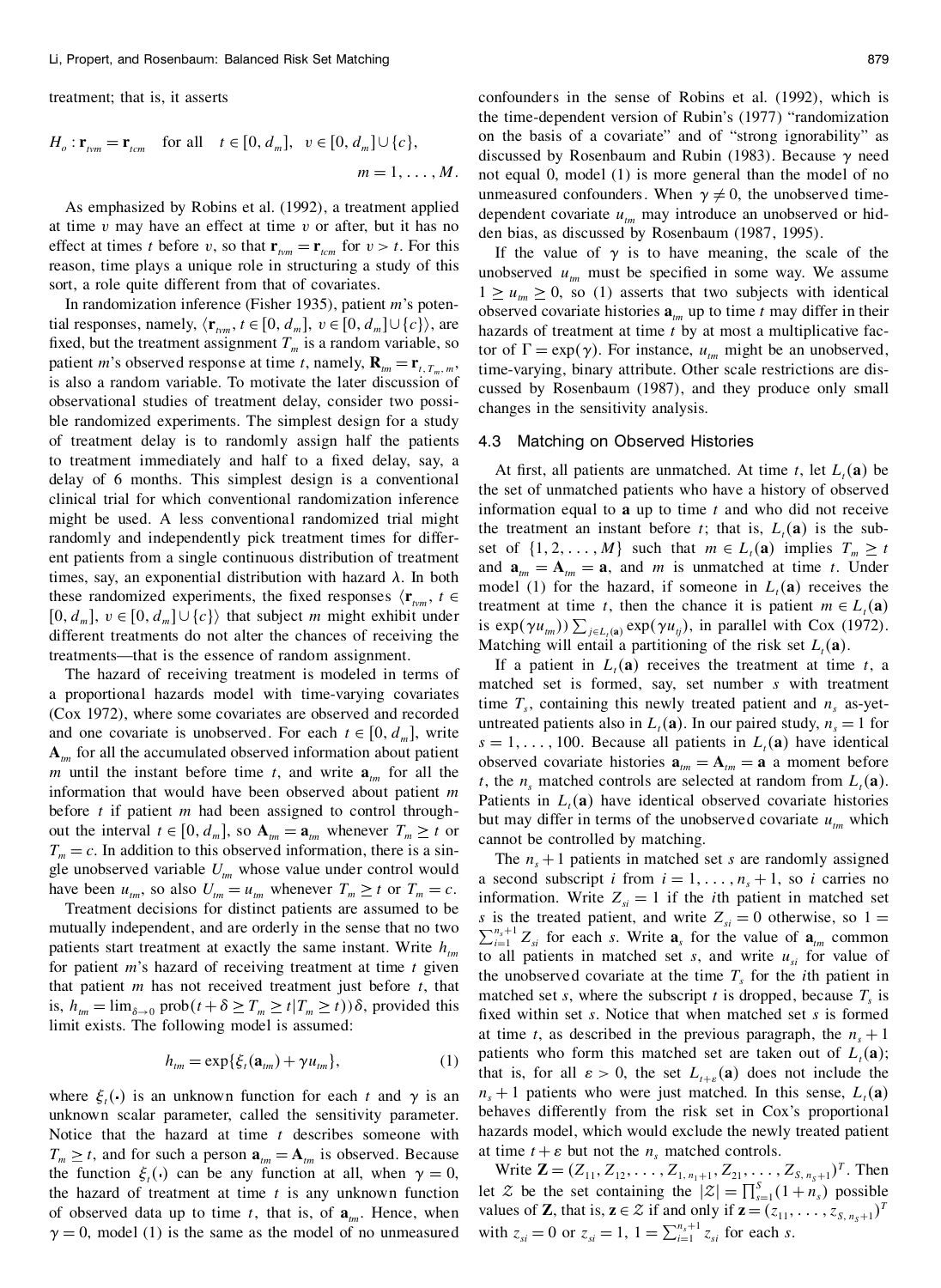#### 4.4 Treatment Assignment in Matched Sets

The following proposition says two things based on model (1) and the matching procedure described earlier. First, if there is no hidden bias in the assignment of treatments, in the sense that  $\gamma = 0$ , then the conditional distribution of treat-<br>ment assignments within matched sets is a permutation or randomization distribution, and conventional methods of analysis, such as the signed-rank test or McNemar's test, may be used. Second, if there is hidden bias, then (1) leads directly to the sensitivity analysis model in Rosenbaum (1988, sec. 3; 1995, sec. 4), given by (2) to follow, which may again be used with the signed-rank or McNemar statistics. In other words, Proposition 1 asserts that, under model (1), conventional meth ods of analysis, such as those used in Section 3, may be used with pairs formed from risk set matching.

The form of expression (2) is commonly associated with the partial likelihood for Cox's proportional hazards model. However, here, because of the removal from the risk set of matched individuals, expression (2) is actually a conditional distribution as distinct from a partial likelihood; see Prentice and Breslow (1978, sec. 2) for a related conditional distribution. Write **L** for the set-valued stochastic function  $L_t(\mathbf{a})$  of two arguments, *t* and **a**.

*Proposition 1.* Under model (1), for each  $z \in \mathcal{Z}$ ,

$$
\text{prob}(\mathbf{Z} = \mathbf{z}|\mathbf{L}) = \prod_{s=1}^{S} \frac{\exp(\gamma \sum_{i=1}^{n_s+1} z_{si} u_{si})}{\sum_{i=1}^{n_s+1} \exp(\gamma u_{si})}.
$$
 (2)

In particular, when there is no hidden bias from the unobserved covariate  $u_{si}$ , that is when  $\gamma = 0$ , for each  $z \in \mathcal{Z}$ ,

$$
prob(\mathbf{Z} = \mathbf{z}|\mathbf{L}) = \frac{1}{|\mathcal{Z}|}.
$$
 (3)

*Proof*. The information in **L** provides exactly two types of information about the  $n<sub>s</sub> + 1$  patients in matched set *s*. First, it provides complete information about these  $n<sub>s</sub> + 1$  patients up to the instant before one of them received the treatment. Second, for all  $\varepsilon > 0$ , these  $n<sub>s</sub> + 1$  patients are absent from  $L_{t+\epsilon}$  (a) for all **a**. So **L** indicates that these  $n_s + 1$  patients were matched at time  $T_s$  and that exactly one of these  $n_s + 1$ patients received the treatment at time  $T_s$ , but **L** provides no other information about what happened to these  $n<sub>s</sub> + 1$  patients at time  $T_s$  and no information at all about these  $n_s + 1$  patients after time  $T_s$ . Moreover, the treatment assignment at time  $T_s$ for these  $n<sub>s</sub> + 1$  patients is governed by (1). Matched set *s* contains one patient who received the treatment at time  $T<sub>s</sub>$ and  $n<sub>s</sub>$  other patients randomly sampled from  $L<sub>t</sub>(a)$ , so the conditional probability that the *i*th patient in set *s* received the treatment given that one did is  $\exp(\gamma u_{si}) \sum_{j=1}^{n_s+1} \exp(\gamma u_{sj})$ .<br>Moreover, given **L**, the treatment assignment vectors **Z**<sub>*s*</sub> for different matched sets *s* are independent.

The matching discussed in the proposition differs from the matching actually performed in Section 2.2, and the relationship between these two matchings merits brief discussion. Consider, for simplicity, the case of matched pairs, as in Section 2.2. The matching in the proposition would pair two individuals with identical covariate histories—one just treated,

the other not yet treated. This type of matching is not practical with covariates of high dimension, but it permits a theoretical analysis. The matching in Section 2.2 was the closest matching that balanced marginal distributions of the covariates. Notice that exact matching on covariate histories, if feasible, would both balance the marginal distributions of covariates and be the closest matching in terms of these covariates. Speaking very informally, the matching in Section 2.2 is as close as we can get to the idealized exact matching discussed in Section 4.

Inspection of the proof of Proposition 1 shows that exact matching on the entire covariate history is not needed to obtain the result, for reasons that closely parallel permutation distributions obtained by using propensity scores (Rosenbaum 1984). Specifically, suppose patients were matched who did not have identical untreated multidimensional covariate histories  $\mathbf{a}_{tm}$  up to time *t*, but instead had identical, unidimensional hazard components  $\xi_t(\mathbf{a}_{tm})$  from these covariates; then the same distributions (1) and (2) are obtained by the same argu ment. In the proof, identical covariate histories served only to ensure identical hazard components  $\xi_t(\mathbf{a}_{tm})$ . For instance, in the absence of hidden bias, with  $\gamma = 0$ , it suffices to match patients with the same chance or hazard of receiving the treat ment,  $\exp{\{\xi_t(\mathbf{a}_{tm})\}}$ , even if that same hazard reflects different covariate histories **a***tm*.

## 4.5 Models for Effects

The discussion so far in this section emphasized testing the hypothesis of no treatment effect stated in Section 4.2. In the conventional way, as illustrated in Section 3, one can test hypotheses about additive effects by subtracting the hypothesized effects from treated subjects and testing that no effect remains. We did this in our equivalence tests, but the same approach yields confidence intervals by inverting the test; see Rosenbaum (1999b) for an example of such confidence intervals in sensitivity analysis. Additive models are reasonable in our application at 3 months because the not-yet-treated controls are still untreated at 3 months.

In some other study with a different structure, if many not yet-treated controls had switched to treatment, then one might want to incorporate this information in modeling the treatment effect—that is, the constant effect model might be less reasonable than a model that used subsequent information about treatment. In this case, one might use the treatment decision at the time of matching as an instrument for the actual treatment received and would perform an instrumental variable analysis. In an instrumental variable analysis, the assigned treat ment and the received treatment are not the same, and both variables play distinct roles in the inference. See Sheiner and Rubin (1995) and Angrist, Imbens, and Rubin (1996) for a conceptual discussion, and see Rosenbaum (1996, 1999b) for discussion of exact permutation inference and sensitivity anal ysis with an instrumental variable.

# APPENDIX: OPTIMAL MATCHING AS INTEGER PROGRAMMING

This appendix writes the optimal balanced matching problem as a particular integer programming problem, that is, as a problem of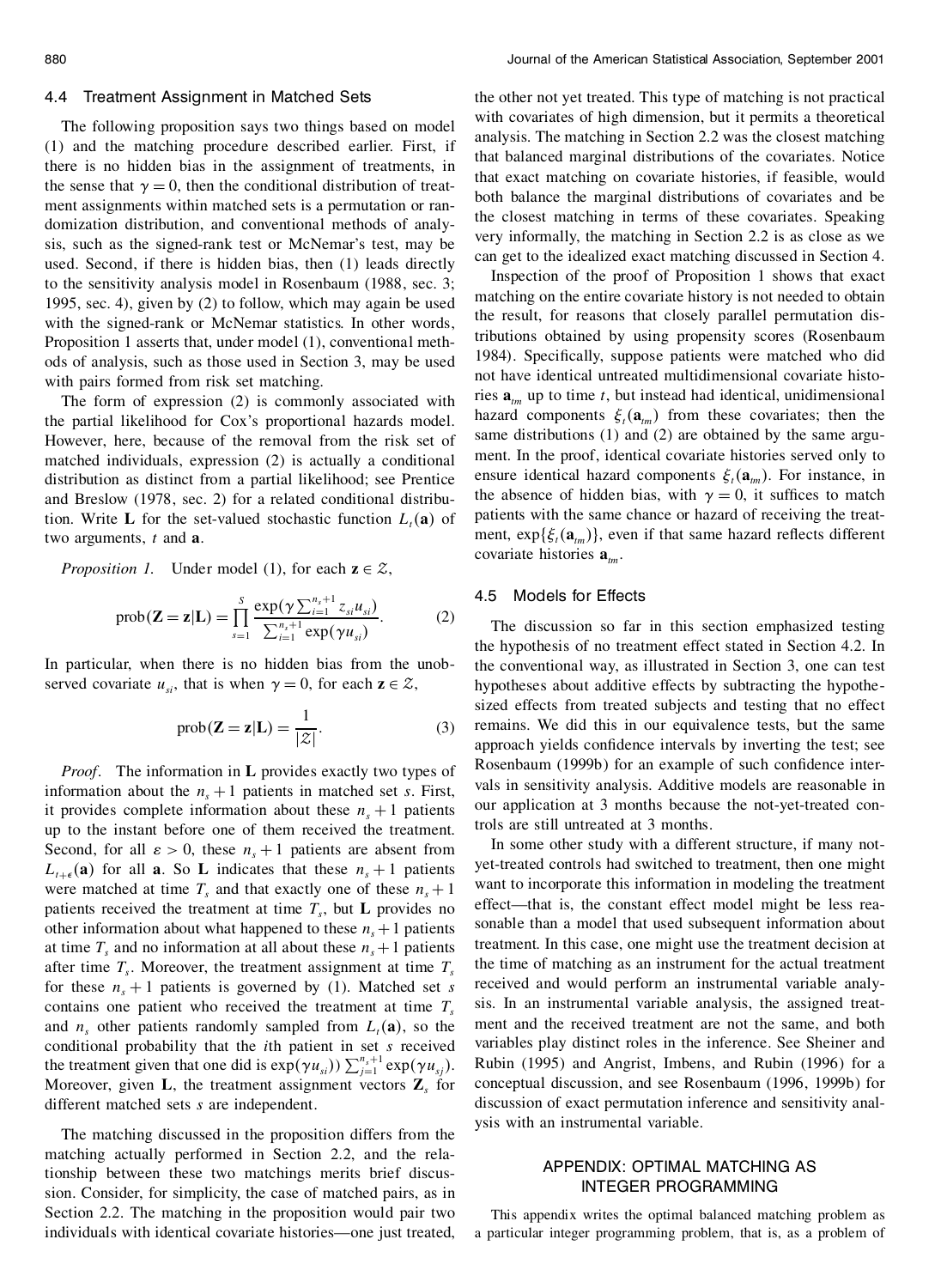minimizing a linear function of integer variables, actually binary vari ables, subject to linear equality and inequality constraints. Unlike lin ear and network programming, where very fast algorithms exist, the speed at which a large integer programming problem is solved can depend, in a delicate way, on the way the problem is formulated. The formulation we describe has performed well for us in a substantial number of simulated and actual examples. The balance conditions are treated not as linear constraints but rather as penalty in the objective function. Expressed in this way, the solution to the integer program ming problem is either an optimal balanced matching or a demonstration that no optimal balanced matching exits. With it expressed in this way, we used the package GAMS to obtain a solution. Specifics follow.

For each edge,  $(\alpha_p, \alpha_q) = e \in \mathcal{E}$ , introduce a binary flow variable  $f_e = 1$  if  $\alpha_p$  is matched to  $\alpha_q$  and introduce  $f_e = 0$  otherwise, able  $f_e = 1$  if  $\alpha_p$  is matched to  $\alpha_q$  and introduce  $f_e = 0$  otherwise, and write **f** for the vector of  $|\mathcal{E}|$  flows  $f_e$ ,  $e \in \mathcal{E}$ . For each balance condition, introduce two gap variables, the positive gap  $g_{k+}$  and the negative gap  $g_{k-1}$ , and write  $\mathbf{g} = (g_{1+1}, g_{1-1}, g_{2+1}, \dots, g_{K+1}, g_{K-1})$ . The gap variables will soon measure the degree of positive or negative departure from balance for the *k*th binary variable, and when perfect balance is obtained,  $g_{k+} = g_{k-} = 0$ . Let  $\lambda_k > 0$  be a penalty, typically a large number, that will be paid when the *k*th binary variable is out of balance by 1. Specifically, take  $\lambda_k > \sum_{e \in \mathcal{E}} \delta_e$ , so the penalty for each binary variable is larger than the total of all the distances within pairs. Consider the following integer programming problem, called IP, and notice that motivation for this problem follows immediately after its statement:

$$
\min_{\mathbf{f}, \mathbf{g}} \sum_{e \in \mathcal{E}} f_e \cdot \delta_e + \sum_{k=1}^K \lambda_k (g_{k+} + g_{k-})
$$
 (A.1)

subject to

$$
S = \sum_{\{e: \ \in \mathcal{E}\}} f_e,\tag{A.2}
$$

$$
1 \geq \sum_{\{e \in \mathcal{E} : e = (\alpha_p, \alpha_q) \text{ or } e = (\alpha_q, \alpha_p)\}} f_e \quad \text{for} \quad \alpha_q \in \mathcal{A}, \tag{A.3}
$$

$$
g_{k+} \geq \sum_{e=(\alpha_p,\alpha_q)\in \mathcal{E}} f_e \cdot B_{pk} - \sum_{e=(\alpha_p,\alpha_q)\in \mathcal{E}} f_e \cdot B_{ek} \quad \text{for} \quad k=1,\ldots,K,
$$
\n(A.4)

$$
g_{k-} \geq \sum_{e=(\alpha_p,\alpha_q)\in\mathcal{E}} f_e \cdot B_{ek} - \sum_{e=(\alpha_p,\alpha_q)\in\mathcal{E}} f_e \cdot B_{pk} \quad \text{for} \quad k=1,\ldots,K,
$$
\n(A.5)

$$
g_{k+} \ge 0
$$
,  $g_{k-} \ge 0$  for  $k=1,...,K$ ,  $f_e \in \{0,1\}$  for  $e \in \mathcal{E}$ .  
(A.6)

Notice the following. The objective function (A.1) is linear in the variables **f**, **g**, and (A.6) requires each flow  $f_e$  to be 0 or 1. Condition <sup>1</sup> (A.2) says that there are *S* matched sets. Condition (A.3) says that for each fixed unit  $\alpha_q \in \mathcal{A}$ , at most one edge  $e = (\alpha_p, \alpha_q) \in \mathcal{E}$  or  $e = (\alpha_q, \alpha_p) \in \mathcal{E}$  has  $f_e = 1$ ; i.e., each unit is either unmatched or in a single matched pair. Inequalities (A.4) and (A.5) imply that if *g*<sub>*k*+</sub> = *g*<sub>*k*</sub> = 0, then the *k*<sup>th</sup> binary variable is perfectly balanced. Because (A.6) requires *g*<sub>*k*+</sub> ≥ 0 and *g*<sub>*k*</sub> ≥ 0, if *g*<sub>*k*+</sub> + *g*<sub>*k*</sub> is made smaller, the imbalance in binary variable  $k$  is made smaller. Because we picked the penalties  $\lambda_k$  so that  $\lambda_k > \sum_{e \in \mathcal{E}} \delta_e$  for  $k = 1, \dots, K$ , it follows that even a single imbalance,  $g_{k+} + g_{k-} = 1$ , has a greater impact on the objective function (A.1) than does the distance within matched pairs.

*Proposition A.1*. Any solution  $(f, \tilde{g})$ , if one exists, to *IP* is an optimal balanced matching if  $\tilde{g}_{k+} = \tilde{g}_{k-} = 0$  for  $k = 1, \ldots, K$ , and otherwise no optimal balanced matching exists.

*Proof.* It is clear that any flow **f** describes a pair matching of size *S* if and only if conditions  $(A.2)$  and  $(A.3)$  are satisfied, so **f** is indeed a pair matching. It is also clear that any flow f that describes a pair matching will be a balanced pair matching if and only if it is possible to satisfy (A.4), (A.5), and (A.6) by taking  $g_{k+} = g_{k-} = 0$ for  $k = 1, \ldots, K$ . So any balanced pair matching **f** can be written as a satisfying the constraints  $(A.2)$ – $(A.6)$  with  $(f, g) = (f, 0)$ , in which case the objective function (A.1) is the total distance within pairs,  $\sum_{e \in \mathcal{E}} f_e \cdot \delta_e$ . It follows that a solution  $(\tilde{\mathbf{f}}, \tilde{\mathbf{g}})$  to IP with  $\tilde{g}_{k+} =$  $\tilde{g}_{k-} = 0$  is a balanced pair matching that minimizes the total distance  $\sum_{e \in \mathcal{E}} f_e \cdot \delta_e$  within pairs. If there is no solution to IP, then there is *no* pair matching, because every pair matching, **f**, no matter how imbalanced, will satisfy the constraints (A.2)–(A.6) for some choice of **g**. If there is a solution  $(f, \tilde{g})$  to IP but it has  $\tilde{g}_{k+} > 0$  or  $\tilde{g}_{k-} > 0$ for some *k*, then it is imbalanced, and, moreover, any balanced pair matching would have a smaller value of the objective function (A.1), proving that no such balanced matching exists.

*[Received July 1999. Revised October 2000.]*

#### **REFERENCES**

- Andrews, D. F., Bickel, P. J., Hampel, F. R., Huber, P. J., Rogers, W. H., and Tukey, J. W. (1972), *Robust Estimates of Location*, Princeton, NJ: Princeton University Press.
- Angrist, J., Imbens, G., and Rubin, D. (1996), "Identification of Causal Effects Using Instrumental Variables," *Journal of the American Statistical Associ ation,* 91, 444–469.
- Bergstralh, E. J., Kosanke, J. L., and Jacobsen, S. L. (1996), "Software for Optimal Matching in Observational Studies," *Epidemiology*, 7, 331–332. Available at [http://www.mayo.edu/hsr/sasmac/match.sas.](http://www.mayo.edu/hsr/sasmac/match.sas)
- Bertsekas, D. P. (1991), *Linear Network Optimization,* Cambridge, MA: MIT Press.
- Cox, D. R. (1958), *Planning of Experiments*, New York: Wiley.
- (1972), "Regression Models and Life Tables" (with discussion), *Jour nal of the Royal Statistical Society,* Ser. B, 74, 187–200.
- (1975), "Partial Likelihood," *Biometrika*, 62, 269–276.
- Curhan, G. C., Speizer, F. E., Hunter, D. J., Curhan, S. G., and Stampfer, M. J. (1999), "Epidemiology of Interstitial Cystitis: A Population Based Study," *Journal of Urology*, 161, 549.
- Fisher, R. A. (1935), Design of Experiments. Edinburgh: Oliver and Bogel.
- Gu, X. S., and Rosenbaum, P. R. (1993), "Comparison of Multivariate Matching Methods: Structures, Distances and Algorithms," *Journal of Computational and Graphical Statistics*, 2, 405–420.
- Hammond, E. C. (1964), "Smoking in Relation to Mortality and Morbidity," *Journal of the National Cancer Institute*, 32, 1161–1188.
- Hanno, P. M., Landis, J. R., Matthews-Cook, Y., Kusek, J., Nyberg, L., and Interstitial Cystitis Database Study Group (1999), "The Diagnosis of Inter stitial Cystitis Revisited," *Journal of Urology*, 161, 553.
- Herbst, A., Ulfelder, H., and Poskanzer, D. (1971), "Adenocarcinoma of the Vagina: Association of Maternal Stibestrol Therapy with Tumor Appearance in Young Women," *New England Journal of Medicine*, 284, 878–881.
- Hollander, M., and Wolfe, D. A. (1999), *Nonparametric Statistical Methods*, New York: Wiley.
- Hsu, J. C., Hwang, J. T. G., Liu, H. K., and Ruberg, S. J. (1994), "Confidence Intervals Associated With Tests for Bioequivalence ," *Biometrika*, 81, 103–114.
- Hunner, G. L. (1918), "A Rare Type of Bladder Ulcer," *Journal of the American Medical Association*, 70, 203.
- Jick, H., Miettinen, O., Neff, R., Shapiro, S., Heinonen, O. P., and Sloan, D. (1973), "Coffee and Myocardial Infarction," *New England Journal of Medicine*, 289, 63–77.
- Joffe, M. M., Hoover, D. R., Jacobson, L. P., Kingsley, L., Chmiel, J. S., Visscher, B. R., and Robins, J. M. (1998), "Estimating the Effect of Zidovudine on Kaposi's Sarcoma from Observational Data Using a Rank Preserving Structural Failure-Time Model," *Statistics in Medicine*, 17, 1073–1102.
- Keiding, N., Filiberti, M., Esbjerg, S., Robins, J. M., and Jacobsen, N. (1999), "The Graft Versus Leukemia Effect After Bone Marrow Transplantation: A Case-Study Using Structural Nested Failure Time Models," *Biometrics*, 55, 23–28.
- Langholz, B. and Goldstein, L. (1996), "Risk Set Sampling in Epidemiologic Cohort Studies" (with discussion), *Statistical Science*, 11, 35–53.